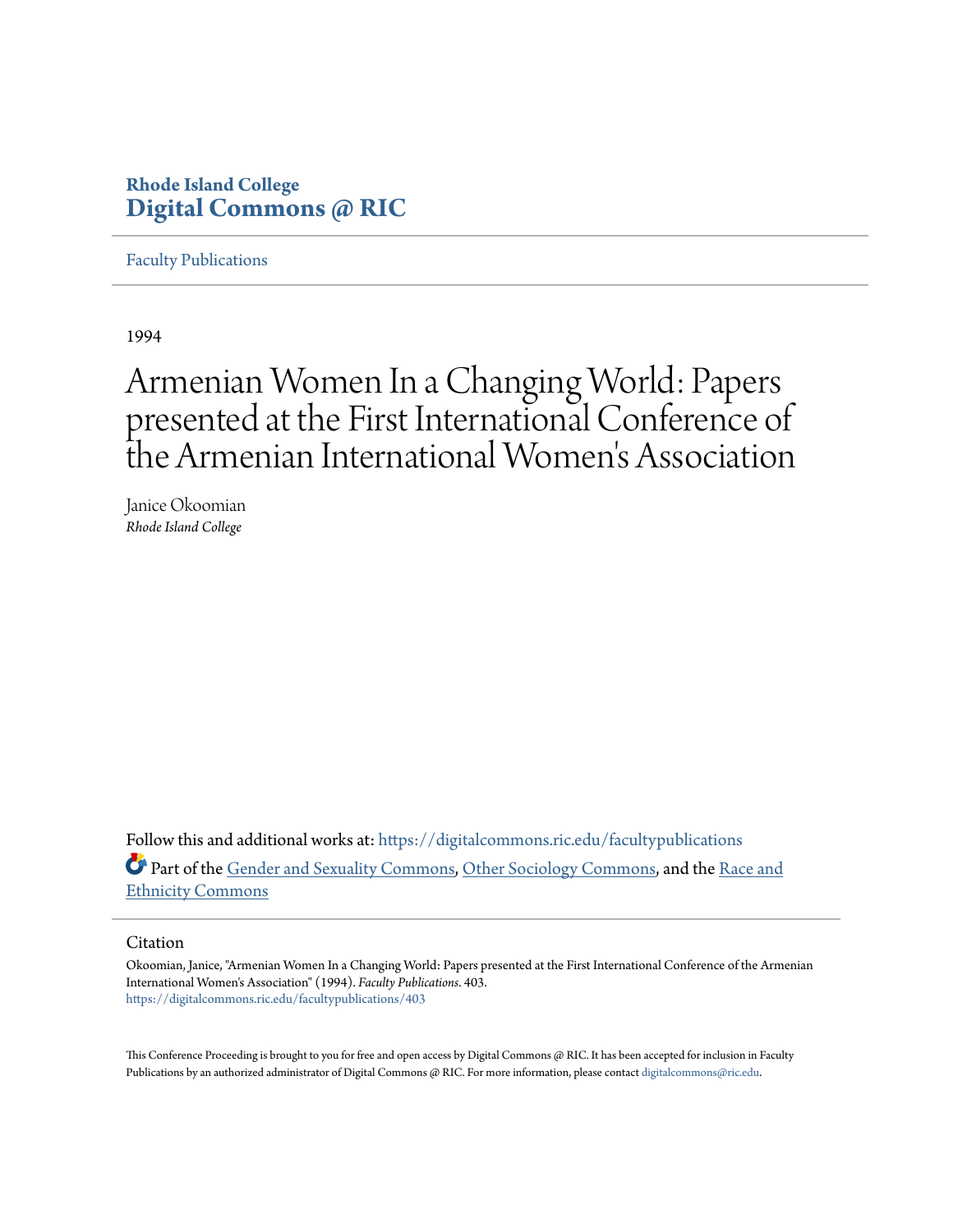©1995 by the Armenian International Women's Association Post Office Box 654, Belmont, Massachusetts 02178

All rights reserved

Library of Congress Catalog Card Number 95-83604

*ISBN:* 0-9648787-0-4

# **ARMENIAN WOMEN IN A CHANGING WORLD**

Papers presented at the First International Conference of the Armenian International Women's Association

> SEPTEMBER 19-21, 1994 CHURCH HOUSE CONFERENCE CENTER LONDON, ENGLAND

> > EDITED BY **Barbara J. Merguerian Doris D. Jafferian**



**AIWAPress Armenian International Women's Association Belmont, Massachusetts**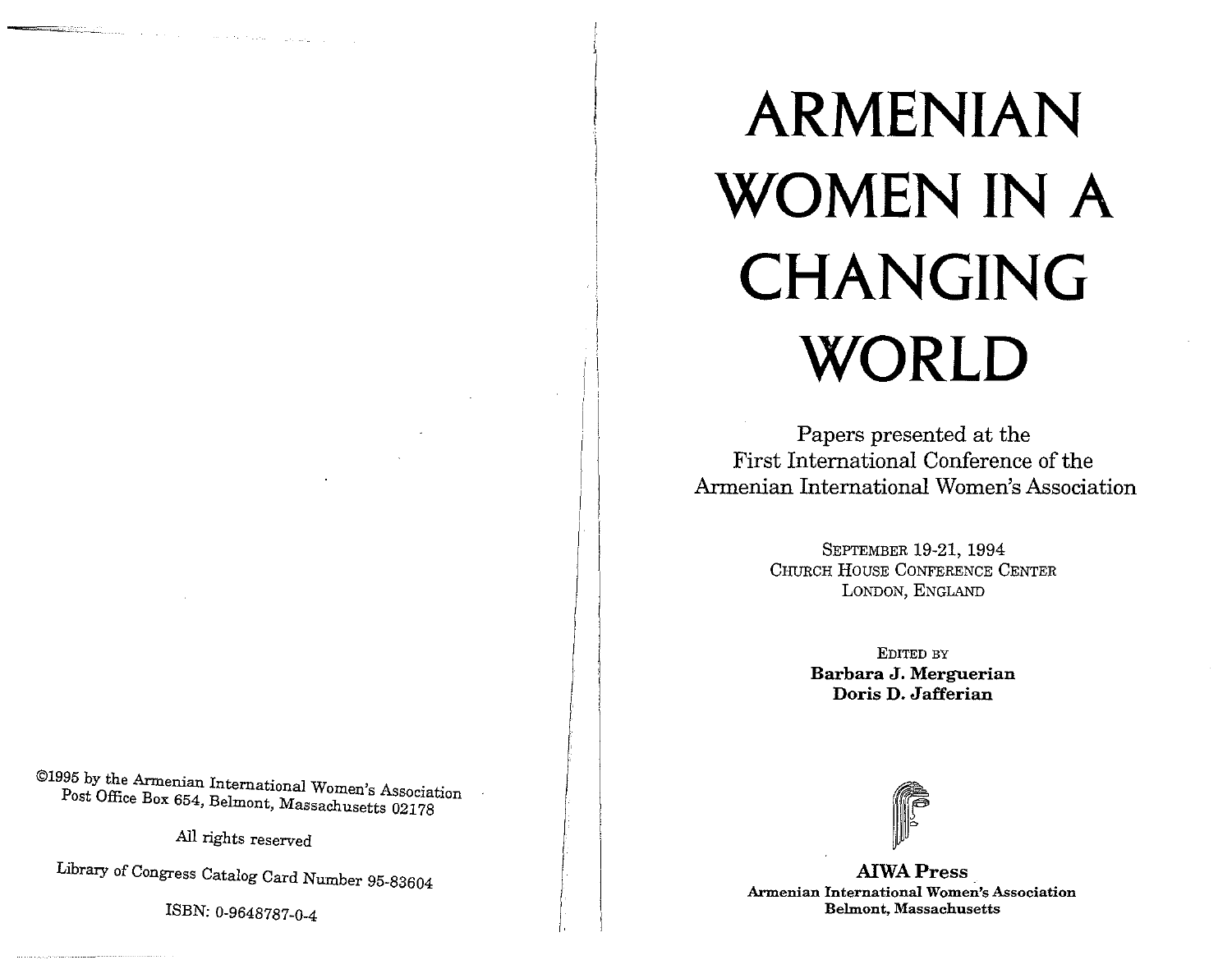## JANICE OKOOMIAN 185

Armenian-American Women Inhabiting **Out** Bodies: Engendered and Embodied Ethnicity in Carol Edgarian's *Rise the Euphrates* 

# Janice Okoomian\*

We live in the age of what is called "multiculturalism" in the United States. To be white and ethnic, sometimes even to be a person of color, is fashionable. This is true not only in the culture at large, but also in the academic fields of American literary and cultural studies, where the intersection between race/ethnicity and the female body is a popular subject for research. Most scholars who write about this topic, however, have focussed on what it means to be a woman of color in the United States. It is only recently that research is beginning to pay attention to white women's bodies.

Armenian Americans are one of many white ethnic groups in the United States, but we are too small in number to command much public attention or political power; thus we are not a fashionable object of academic scrutiny. Nonetheless, I believe we can make an important contribution to feminist and American studies by looking at the power dynamics (both gendered and racial) that intersect in the Armenian-American female body.

The subject of my paper is Carol Edgarian's recent novel, *Rise the Euphrates,* which I believe can tell us much about the current condition of Armenian-American women. Before I begin to talk about the novel, let me give a brief explanation of the ways that literature can help us understand culture. In an earlier era of literary studies, it was popular to think of literature as a reflection of, or a response to, reality. However, in keeping with literary and cultural theory of the past twenty years, I favor a more complex model, in which the text and the culture in which it is written are part of a larger system of knowledge called a "discourse." I am using a Michel Foucault's widely known definition of discourse here: a set of rules, conventions, and practices which both enable and set limits upon knowledge and which permeate a wide array of cultural institutions.<sup>1</sup> For instance, when we talk about the female body we might talk about such topics as the differences between femaleness and maleness, the relationship between the body and the mind, or the similarities and differences between the human body and machines. The conventions of the discourse guide us toward these topics and away from others. In other words, the discourse makes some things visible and others things invisible. The most basic premise underlying this interpretive strategy is that all forms of identity are culturally con-structed, rather than innate, and that they are always being produced and reproduced by cultural institutions, art forms, relations of power, and language.

What does this mean for our reading of *Rise the Euphrates?* Because the novel is part of the United States discourse on the female body, our interpretation will consider not only how the female body is represented in the text, but also how the

*<sup>&</sup>quot;Janice Okoomian is a doctoral candidate in American Civilization at Brown University.* 

<sup>&</sup>lt;sup>1</sup>This definition is only a partial one, but sufficient for the purposes of this paper. For a more complete definition of discourses and their properties, see Foucault's *The Order of Things*  and *Archaeology of Knowledge.*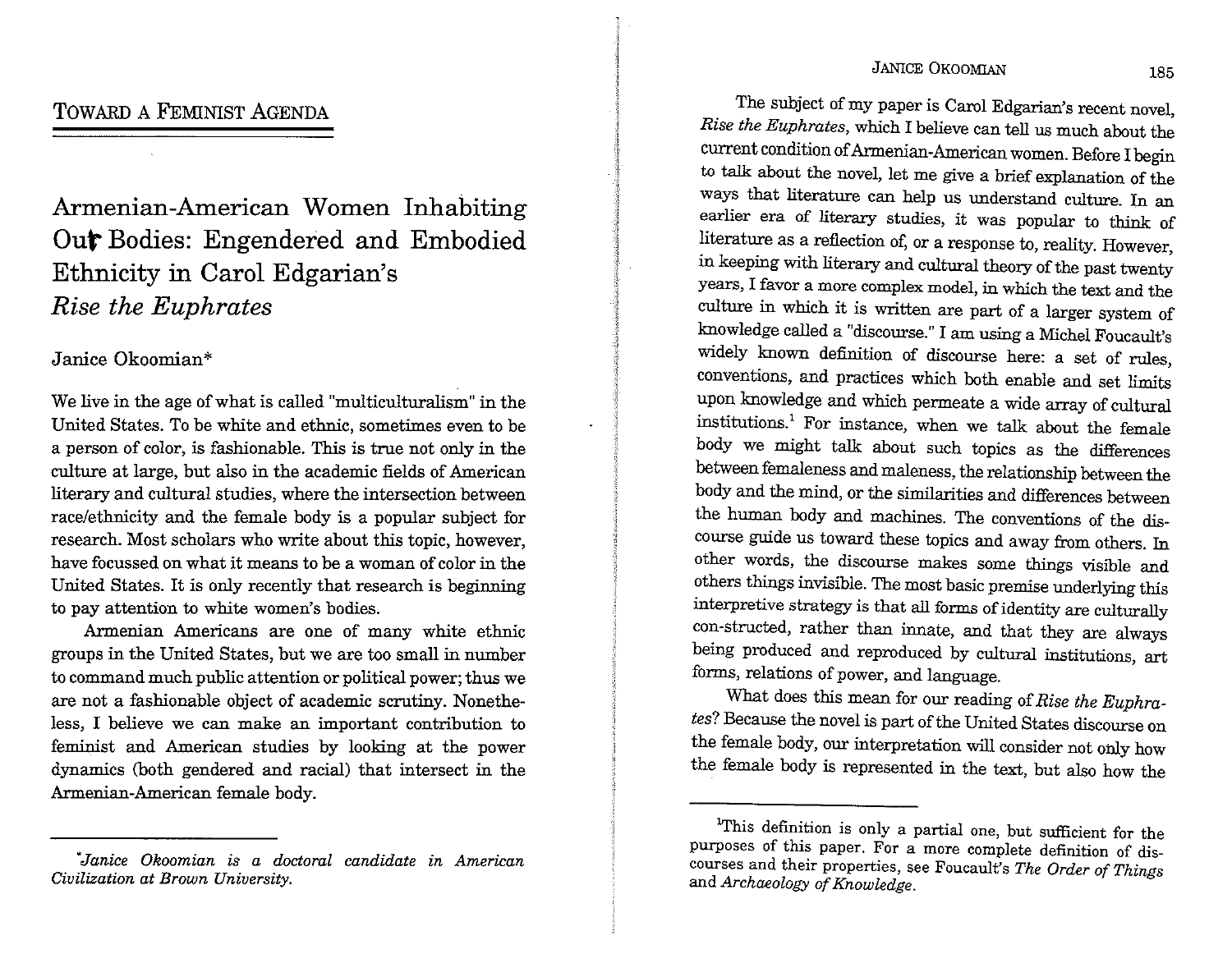#### JANICE OKOOMIAN 187

# 186 ARMENIAN WOMEN IN A CHANGING WORLD

text is actually producing or defining the category of the female body. We will pay especially close attention to those things which the text makes invisible.

The novel begins by narrating the genocide survival story of the protagonist's grandmother, who is called Casard. After witnessing the torture and execution of many members for their village at the hands of the Turkish soldiers, she and her mother are force-marched to the Euphrates River, where all the remaining villagers are expected to drown themselves. But Casard lets go of her mother's hand at the last moment; she survives the genocide, but from that time on cannot remember her true name. Taking this as a sign that she has betrayed her mother, Casard looks to her descendants to heal the past. Her daughter Araxie, poisoned by the legacy of guilt and death, tries to escape that legacy first by marrying an odar, George Loon, and later by having an affair. So it falls to Casard's granddaughter, Seta Loon, to recover Casard's · true name. The novel explores how each of the three generations confronts the dilemmas of Armenian-American ethnicity and femininity: they must come to terms with the genocide, legitimate their voices, and learn how to be female in an American context. In each case the struggle enacts itself through things that happen on and to the bodies of these characters.

Because literature represents the world non-visually, we must rely upon language to understand how the bodies are gendered and racialized/ethnicized in *Rise the Euphrates.*  Attention to language about the female body in this novel reveals an abundance of oral references-lips, mouths, eating, feeding, are all prominently figured. We also see descriptions of physical pain, focusing on bellies, veins, and, again, on mouths. These images have everything to do with the problems of Armenian-American female identity.2 Let us consider three sample passages from the novel in which lip or mouth imagery is employed. In these excerpts, the three central female characters are linked in a nexus of trauma, voice, and fashion.

In the first passage, Casard and Araxie are so closely identified with each other that they seem almost to be one individual:

And their breath. It smelled the same, a combination of lamb, pekoe tea, mint, and bananas. It mattered not the men they were with, or the children, or how high in the community they might scale. They had the same breath. As a young girl Araxie watched Casard apply her makeup and experienced the odd sensation of her mother's methods and intentions, and yes, the ghosts of the Euphrates, too, planting themselves like a pair of lips on Araxie's white bones. In such moments, it was possible for mother and daughter to find communion and ease, with themselves and each other. (55)

The use of breath as a figure in this passage is symptomatic of the novel's central if implicit assumption that the bond between mothers and daughters is innate. They have the same breath because of the genetic bond between them, and because they engage in similar physical behavior, namely, they eat the same foods. Their physical bond is a precondition for the metaphorical link between their voices; actions of the conscious mind, such as their arguments over the choices Araxie makes, may disrupt but cannot obliterate the physical bond. This scene also reveals why Araxie's life is so tormented. Casard applies makeup, and through this act

<sup>&</sup>lt;sup>2</sup>Orality is perhaps the central problematic of Armenian-American femininity, as it is represented in the text.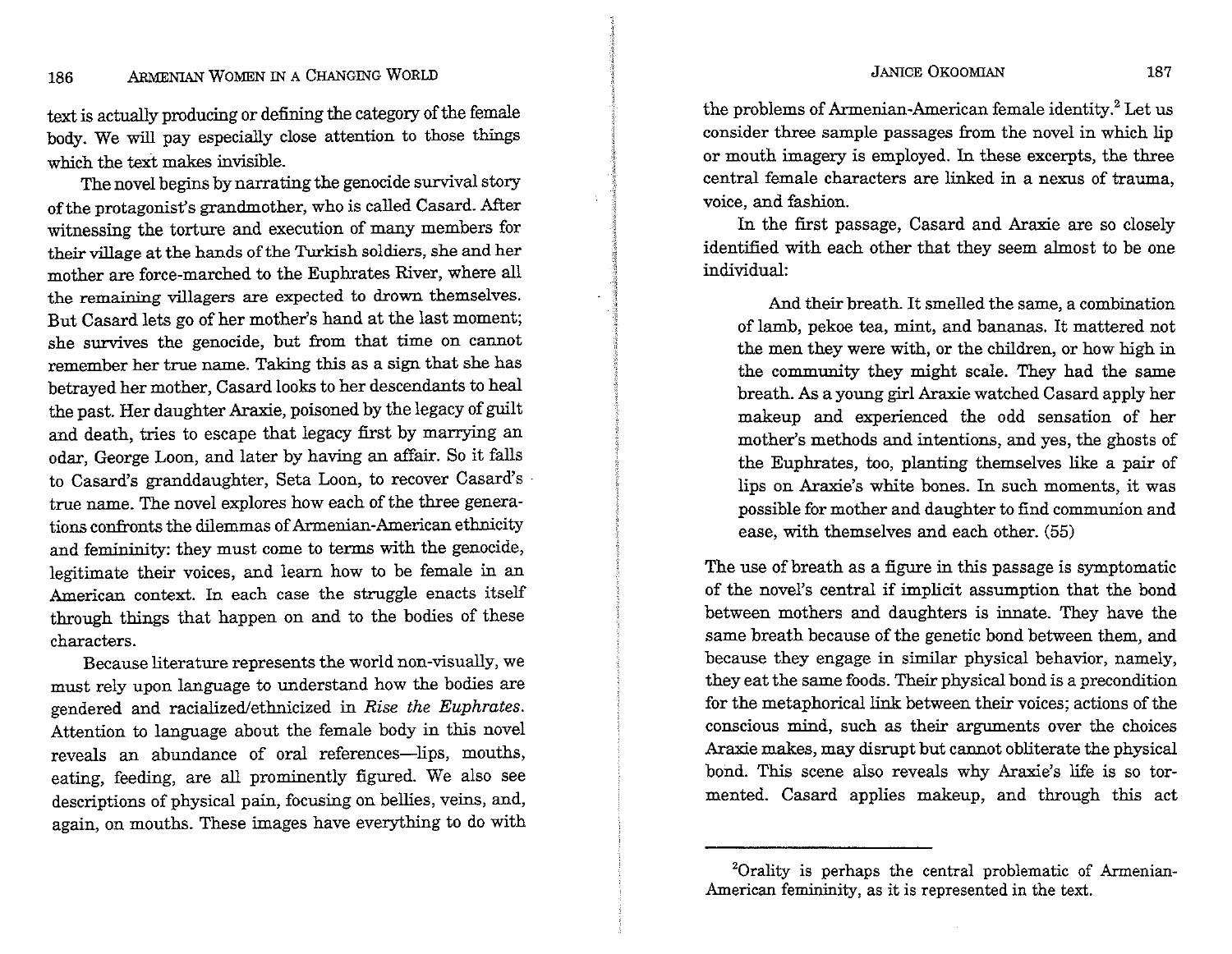#### JANICE OKOOMIAN 189

## 188 ARMENIAN WOMEN IN A CHANGING WORLD

inscribes the legacy of genocide upon her daughter.

Casard tries repeatedly, through arguments as well as through ritualistic acts such as the lipstick scene we just looked at, to make Araxie obey her. Araxie doesn't obey her mother, but is deeply affected and develops an identity crisis. In the second excerpt, Seta as narrator tells us that Araxie's

troubled soul only heightened her outward beauty: her black swath of hair, her deep pooled eyes, the lethargic ease with which Momma made even the smallest gesture seem infinite. Countless mornings I stood beside her to watch the wand of her lipstick slowly, painfully describing the O of her mouth. (4)

As we now see Araxie applying makeup herself, it is clear that each time she traces the outline of her mouth with the lipstick, she is freshly defined as Casard's daughter and as the one whose inheritance is a past full of death and torture.

A third scene completes what I call the lipstick trilogy in the novel. In this one, it is Seta's turn to apply lipstick to her mouth, sitting alone at her mother's vanity:

I unrolled a lipstick and applied it; in recent years, Momma had begun to favor pink shades of lipstick, with names like Cordelia and Gypsy Rose. I glanced into the mirror. This is what she sees. This. (272)

Again we see the mother-daughter bond (wearing Araxie's lipstick, Seta is able to see her mother in the mirror); Araxie's recent taste for pink lipstick suggests she is trying to look younger, perhaps to return to a time in her life before the conflict with her mother overwhelmed her. The romantic, slightly risque names of the lipstick colors (Cordelia, Gypsy Rose) suggest that Araxie is trying on different ways of being feminine and sexual. Significantly, it is immediately after putting on the lipstick that Seta discovers evidence of her

mother's affair. The impact of the genocide persists, we are thus to understand, into the second and third generations. Because the characters are so closely identified with one another, it seems not at all strange that the genocide affects them all. By the end of the novel, Seta heals the wounds of the past through discovering her grandmother's true name, making peace with her own mother, and getting pregnant, thus ensuring the survival of the family into the next generation.

In part, the progression of lipstick through the generations follows the assimilation formula of most white ethnic American literature: the first generation, the immigrants, cannot fully adapt to the new world ways and desire at all costs to transmit the culture of their country of origin to their offspring; the second generation, caught between old world ways and new world ones, rejects the former; it is the already assimilated third generation that goes back and reclaims the ethnic identity. William Boelhower, a prominent scholar of ethnic literature, argues that immigrant novels look nostalgically at a golden past in the mother country, bemoaning the loss of authenticity in the present.<sup>3</sup> Here Edgarian departs from the formula followed by most white ethnic literature, as she must in order to account for the hellishness of the Armenian past that precipitated Armenian immigration to the United States. Edgarian rightly shows that the impact of the genocide upon our lives makes assimilation difficult for Armenians, but assimilation is clearly an imperative imposed by American culture on its white immigrants.

. In the novel, I believe assimilation tension underlies the lipstick scenes, as well as the numerous references to other modes of orality-people eating food, sucking lemons, kissing,

<sup>&</sup>lt;sup>3</sup>William Boelhower,"Ethnic Trilogies," in Werner Sollers, ed., *The Invention of Ethnicity* (1986). Sollers and others in the Ethnic literary school make similar arguments.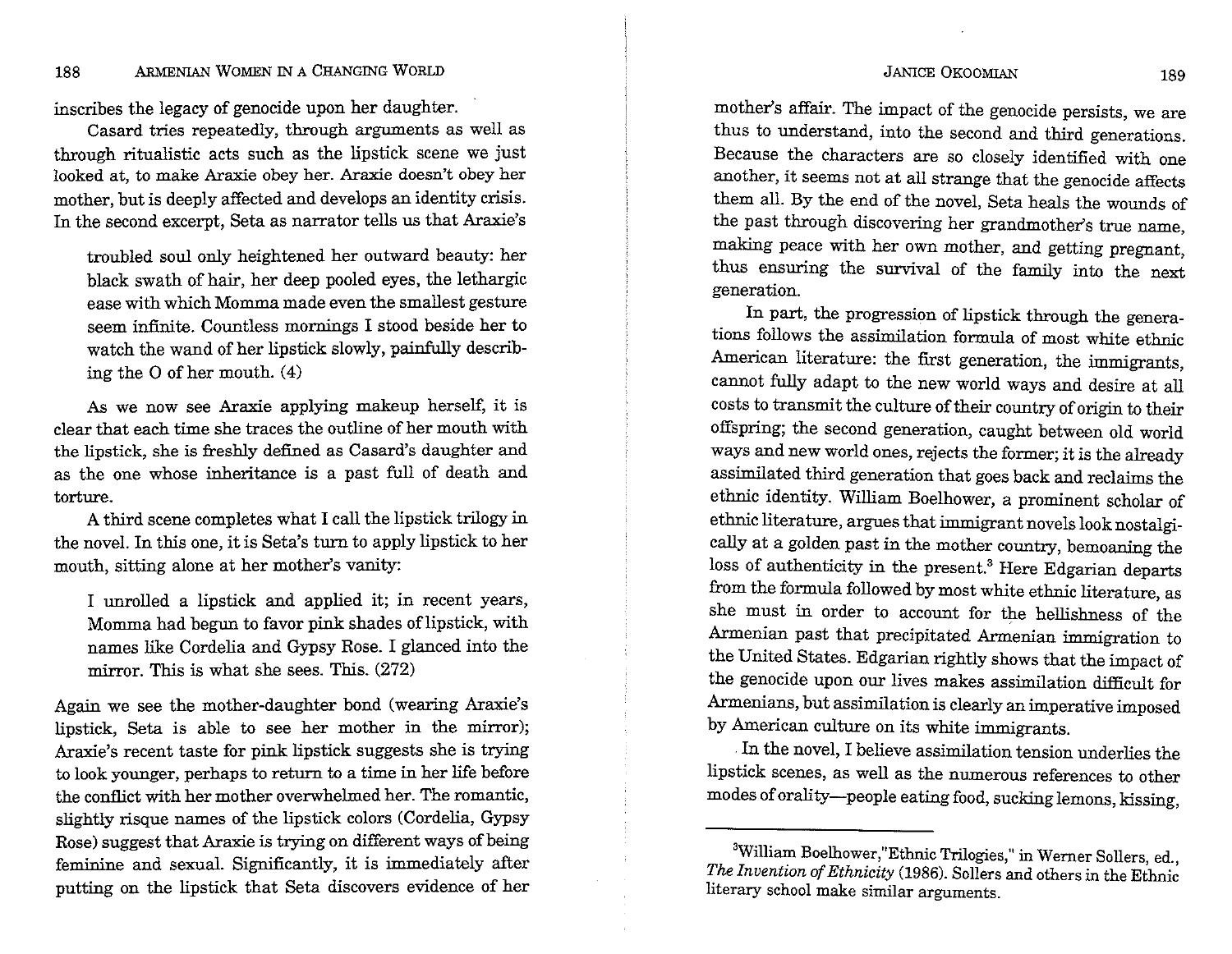playing the duduk. What should we make of the orality of Armenian-American culture as depicted in the text? The novel seems to lend itself to Freudian interpretation, which would go something like this: cut off in the most horrific imaginable ways from the nurturing of our mothers, Armenians never progressed beyond the oral stage of infant sexuality. The novel's main project would then be to move Seta beyond that oral stage and into adult (phallic, heterosexual) sexuality. And in fact this is exactly what happens in Part II of the novel, which is called, appropriately, "Kiss Me," and is devoted to Seta's adolescence.

But there are two problems with using Freudian theory to interpret the novel. In the first place, there's a Eurocentrism to the Freudian perspective. Like members of other colonized groups, Armenians are infantalized and assumed to be somehow less developed than supposedly more advanced Westerners. We are lulled into forgetting that most Western cultures are the colonizers, rather than the colonized, and they have the luxury not to have to contend with massive psychological wounds such as those inflicted on the Armenians by their colonizers.

The second problem with the Freudian reading of *Rise the Euphrates* is that is makes certain troubling assumptions about femininity and sexuality. I said at the beginning of this paper that novels, as elements of a discourse, make some things visible and other things invisible. I am critical of Edgarian's reliance upon genetic and mystical ties to explain what Casard, Araxie, and Seta all have in common, because I believe in doing so obscures the cultural, social, and historical forces that shape these characters. So let us now uncover what the novel makes invisible about Armenian-American women's femininity and sexuality.

In order to negotiate this central problem of how to integrate Armenian and American cultures, Edgarian's female characters must undergo an acrobatic set of bodily contortions. I have used the lipstick scenes here because I think that the beautification process transacted through the lipstick rituals is not at all value neutral. How is it, for instance, that Casard, who resists intermarriage, processed foods, and drip-dry fabrics because they are too American, uses lipstick, which is certainly not an Armenian fashion? And what does it mean that it seems so normal for her to do so, that we can read about it without, so to speak, batting an eyelash? Resistant as she is to some elements of American culture, I argue that she has readily embraced American notions of femininity, and that the novel's attempt to portray her as unassimilated masks the ways in which she does conform.

Araxie's struggle to negotiate Armenian traditions and American culture has even more dire consequences for her body. The varicose veins she inherits from her mother, for example, gesture to the Euphrates swollen with genocide victims. And in Seta's narration about watching her mother apply lipstick, Araxie appears to suffer physically through conforming to the disciplines of Western fashion. But the exoticization of her beauty in that passage shows that she has already been positioned according to American ideals of feminine beauty, in which what makes her beautiful is her difference from European norms and the suggestion of suffering that marks her as a descendent of a tragically doomed, eastern culture. The term "Orientalism," coined by Edward Said, can help us evaluate Araxie's status vis-a-vis American culture. Said tells us that Orientalism is a Foucaultian discourse, "a Western style for dominating, restructuring, and having authority over the Orient,"<sup>4</sup> and he points out that Orientalism "view[s] itself and its subject matter

<sup>4</sup> Edward Said, *Orientalism* (New York: Random House, 1978), p. 3.